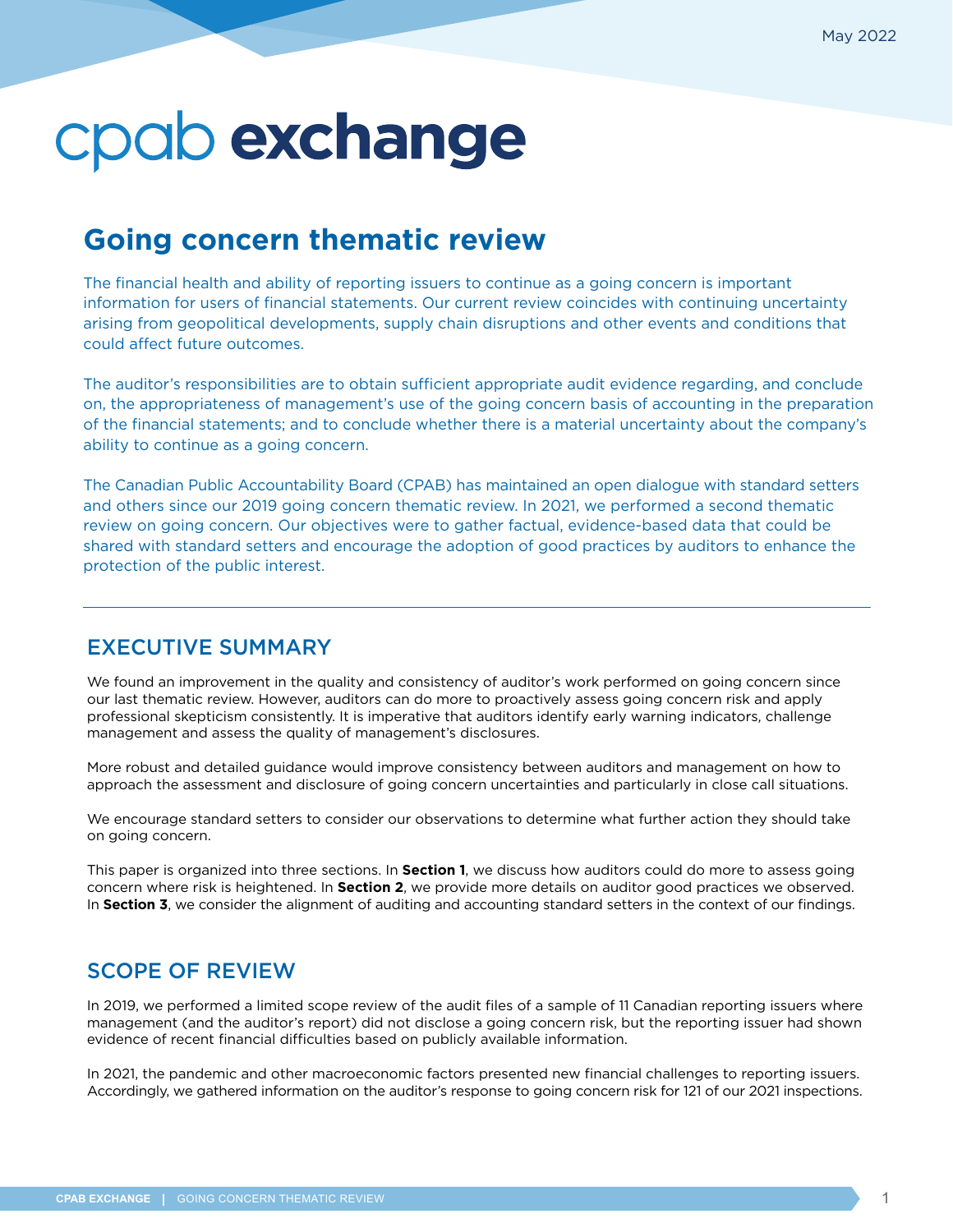### WHAT WE FOUND

We continued to see instances of audit firm good practices in the following areas, though they were not done consistently across the 121 inspections:

- How going concern was addressed in client acceptance or continuance.
- How the audit team evaluated management's assessment of going concern.
- Communication with those charged with governance.
- The consistency of the going concern evaluation with other parts of the audit file including auditing accounting estimates.

We also performed a focused evaluation of the quality of audit work performed for going concern for 35 of the 121 inspections where management and/or audit firms identified heightened going concern risk. We categorized these higher risk files as follows:

| <b>Category</b> |                                                                              | <b>Description</b>                                                                                                                                                                                                                                                                                                                                                                                                                                                                       | # of<br>files |
|-----------------|------------------------------------------------------------------------------|------------------------------------------------------------------------------------------------------------------------------------------------------------------------------------------------------------------------------------------------------------------------------------------------------------------------------------------------------------------------------------------------------------------------------------------------------------------------------------------|---------------|
|                 | $Close calls -$<br>events or<br>conditions and<br>no material<br>uncertainty | Events or conditions were identified that may cast significant doubt on<br>the reporting issuer's ability to continue as a going concern, but the<br>auditor concluded that they did not rise to the level of material uncertainty.<br>The auditor is required to evaluate whether the disclosures in the financial<br>statements provide adequate disclosures about the events or conditions<br>as required by the applicable financial reporting framework (a close call<br>scenario). | 7             |
|                 | <b>Going concern</b><br><b>disclosures</b>                                   | Events or conditions were identified that may cast significant doubt on the<br>reporting issuer's ability to continue as a going concern and the auditor<br>concluded that material uncertainty exists. Management disclosed material<br>uncertainties related to events or conditions that may cast significant doubt<br>on the company's ability to continue as a going concern, and the auditor's<br>opinion included an emphasis of matter related to going concern.                 | 28            |
|                 | <b>Total</b>                                                                 |                                                                                                                                                                                                                                                                                                                                                                                                                                                                                          | 35            |

We observed weaknesses in the adequacy of going concern-related disclosures in four of the seven close calls.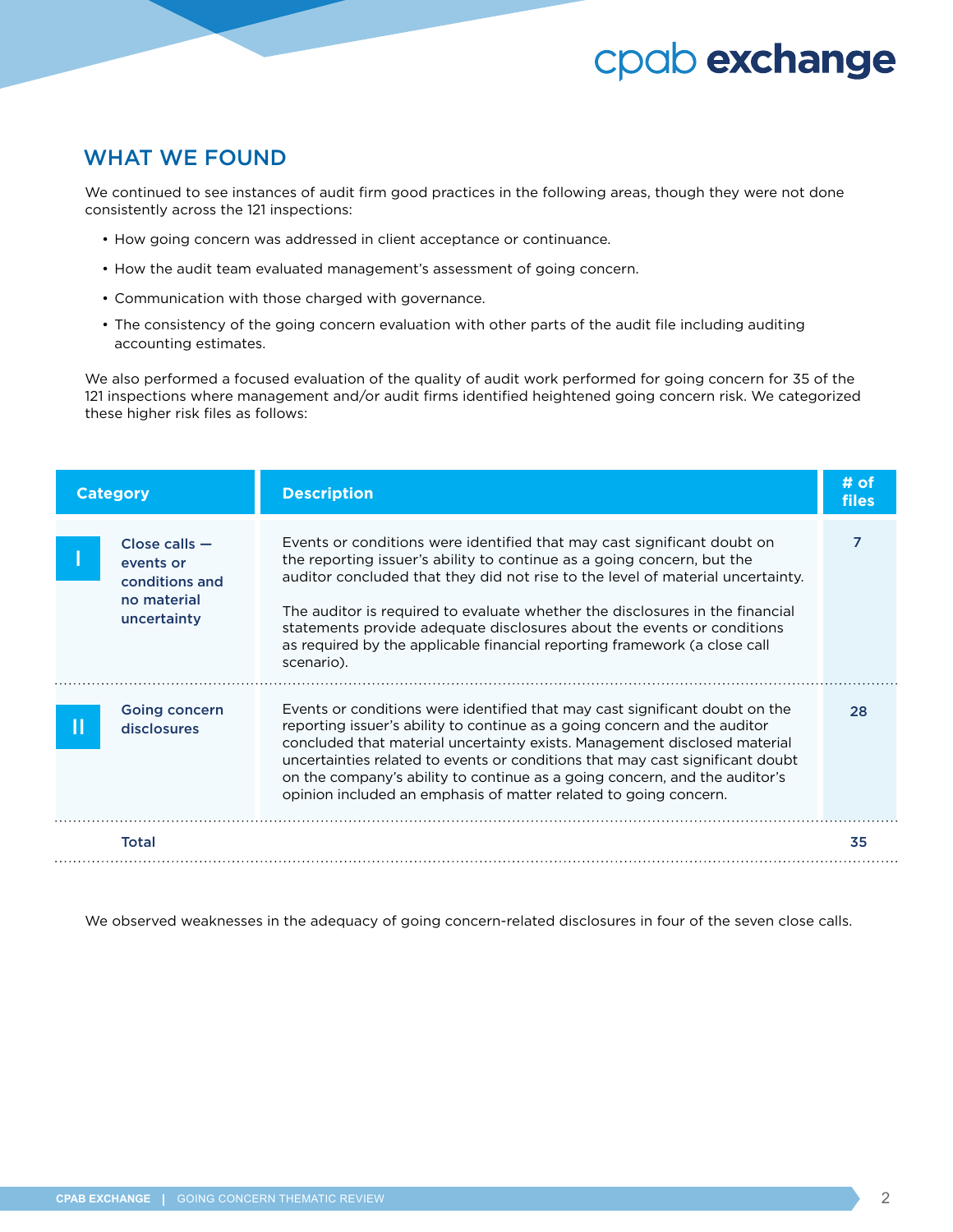### SECTION 1 — HOW CAN AUDITORS DO MORE WHERE THE RISK OF GOING CONCERN IS HEIGHTENED?

Auditors need to do more to consistently assess going concern and challenge management where events or conditions are identified that cast doubt on the entity's ability to continue as a going concern.

In the seven close call files, where the auditors concluded there was no material uncertainty related to going concern, we observed weaknesses in how risk was assessed,<sup>1</sup> how professional skepticism was exercised, and, for four of the close call files, the quality of disclosures<sup>2</sup>. There was also a lack of evidence of two-way dialogue with those charged with governance on important issues related to going concern.

A clearer link between the current going concern standard and other auditing standards would improve audit consistency. The auditing standard could clarify what is expected from auditors in performing a risk assessment with respect to going concern, in challenging management proactively, in considering contradictory evidence and in standing back to assess corroborative and contradictory evidence before concluding. Revisions would need to align with the current auditing standards on risk assessment and accounting estimates.

Clearer guidance is also needed on how to identify and evaluate close calls, and when earlier communication with management and audit committees is warranted. The guidance should also provide examples to illustrate how auditors should weigh the need for key audit matter disclosures, for instance when going concern issues recur in multiple periods.

## **Risk assessment**

The auditor is responsible for understanding the issuer, its environment and its system of internal control. A robust risk assessment enables the auditor to obtain information that is relevant to identifying heightened going concern risk.

For six of the seven files where the risk of going concern was heightened but not disclosed, we observed the following:

- In three of the files, the auditor did not obtain an understanding of the entity's risk assessment process.
- In one of the files reviewed, the engagement team did not demonstrate an understanding of the entity's business model, objectives and strategies, such as how the entity was structured and financed.
- In two of the files, the engagement team did not obtain an understanding of management's budgeting and forecasting process, nor did they evaluate management's ability to forecast.
- In four of the files, there was no review of the nature and extent of oversight and governance over management's assessment of the entity's ability to continue as a going concern.

The lack of evidence of comprehensive risk assessments could make it more challenging for auditors to identify going concern risk early in the audit process.

<sup>1</sup>ISA 315 - Identifying and assessing the risks of material misstatement (Revised) - effective beginning on or after December 15, 2021). The revised standard was not effective for the files we examined, but could result in future improvements in the quality of the auditor's risk assessment of going concern.

2 ISA 540 — Auditing accounting estimates and related disclosures.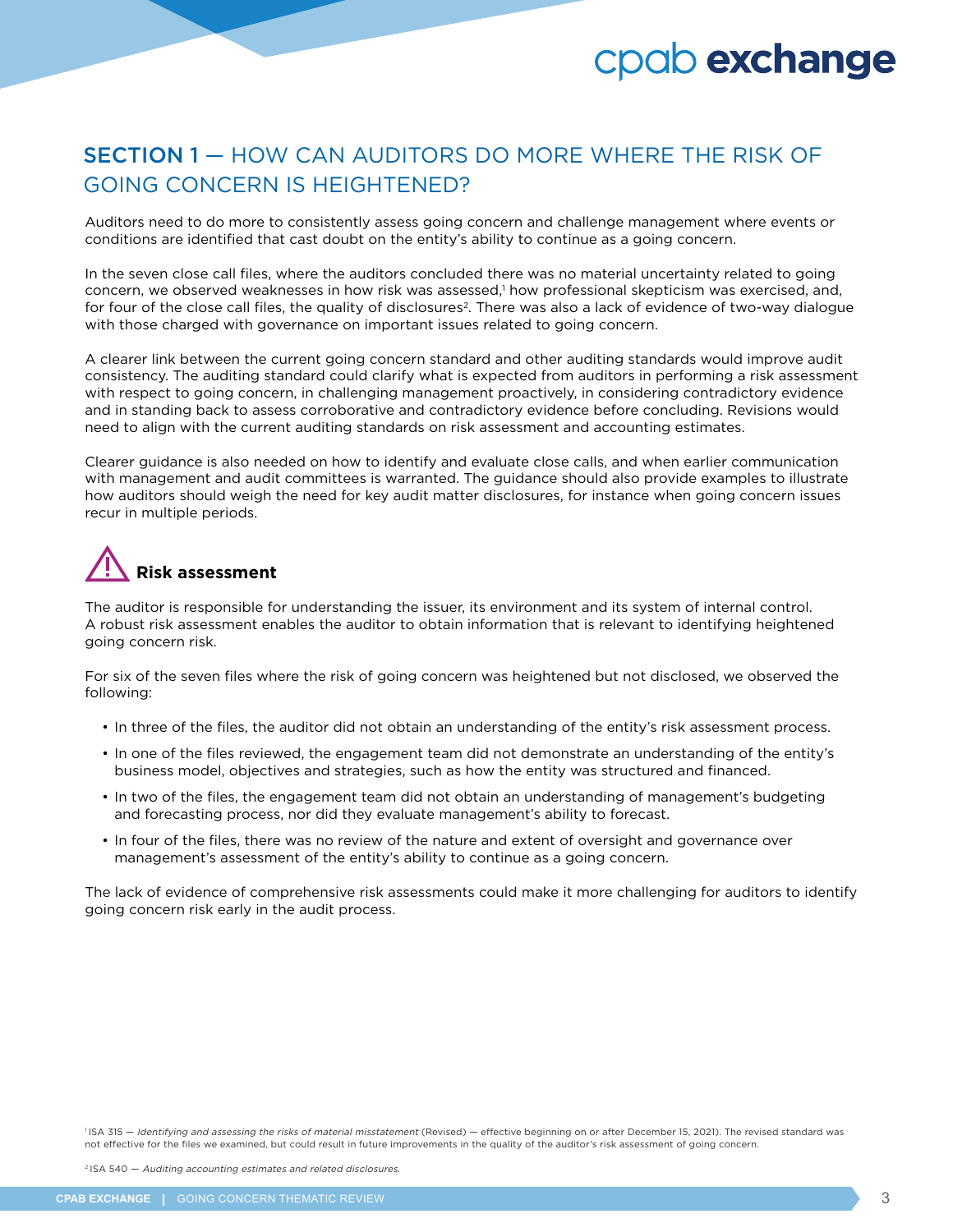

We observed inconsistencies in the work performed by auditors to exercise professional skepticism in their review of the forward-looking estimates prepared by management.<sup>3</sup>

- In four of the files, no stand back assessment was performed.
	- In two of the files, there was no evidence that the engagement team evaluated the quality of external information and analysis.
	- In two of the files, there was no evidence that the engagement team evaluated the consistency of the going concern assessment with management's discussion and analysis of liquidity, covenants, sensitivities and other going concern-related disclosures.
- In three of the files, sensitivity analyses were not performed, and management was not requested to expand their cash flow forecasts to include other realistic scenarios to further support their conclusion.

Management may find it difficult to remain objective in performing their assessment when their entity is experiencing close call events and conditions. They may view going concern disclosures as self-fulfilling and therefore not in the best interests of the business.

The identification of potential management biases may better enable the auditor to be alert to evidence that could challenge and contradict management's assertion. We believe that the current standard could be improved by requiring a presumption of bias.

## **Quality of disclosures**

For four of the close calls, the significant judgments used to conclude that there were no material uncertainties were not clearly disclosed<sup>4</sup> by management or lacked specificity. Examples of disclosure issues included:

- In one instance, audit documentation noted that there were no material uncertainties, but that significant judgment was involved to reach this conclusion due to the potential understatement of a liability. The disclosure noted the possibility that the liability could be higher, but not the specific significant judgments that were required to conclude.
- Disclosures lacking entity-specific information about mitigation plans to assist the reader in understanding the close call vs. material uncertainty determination.
- Disclosures lacking references to the external financial support that was required to ensure the solvency of the business as a going concern. External debt and equity financing were announced shortly after the audit opinion date and noted in subsequent interim financial statements.
- Disclosures identifying uncertainty in the sector and factors relating to liquidity risk and capital management, but lacking references to mitigation plans, and financial support required from external parties to conclude that material uncertainty did not exist.

For all four close calls, there was no evidence to demonstrate that the auditor evaluated the adequacy of the financial statement disclosures. There was also no evidence that the auditor's significant judgments in concluding that no material uncertainty existed, or management's ambiguous or imprecise disclosures, were reported to the audit committee.

4 International Accounting Standard 1, paragraph 7, provides guidance on how material information should be disclosed.

<sup>&</sup>lt;sup>3</sup> While the items in this section are not specifically required by CAS 570, they are required by another auditing standard, CAS 540, Auditing accounting estimates, and should be considered as part of the auditor's evaluation of management's going concern assessment.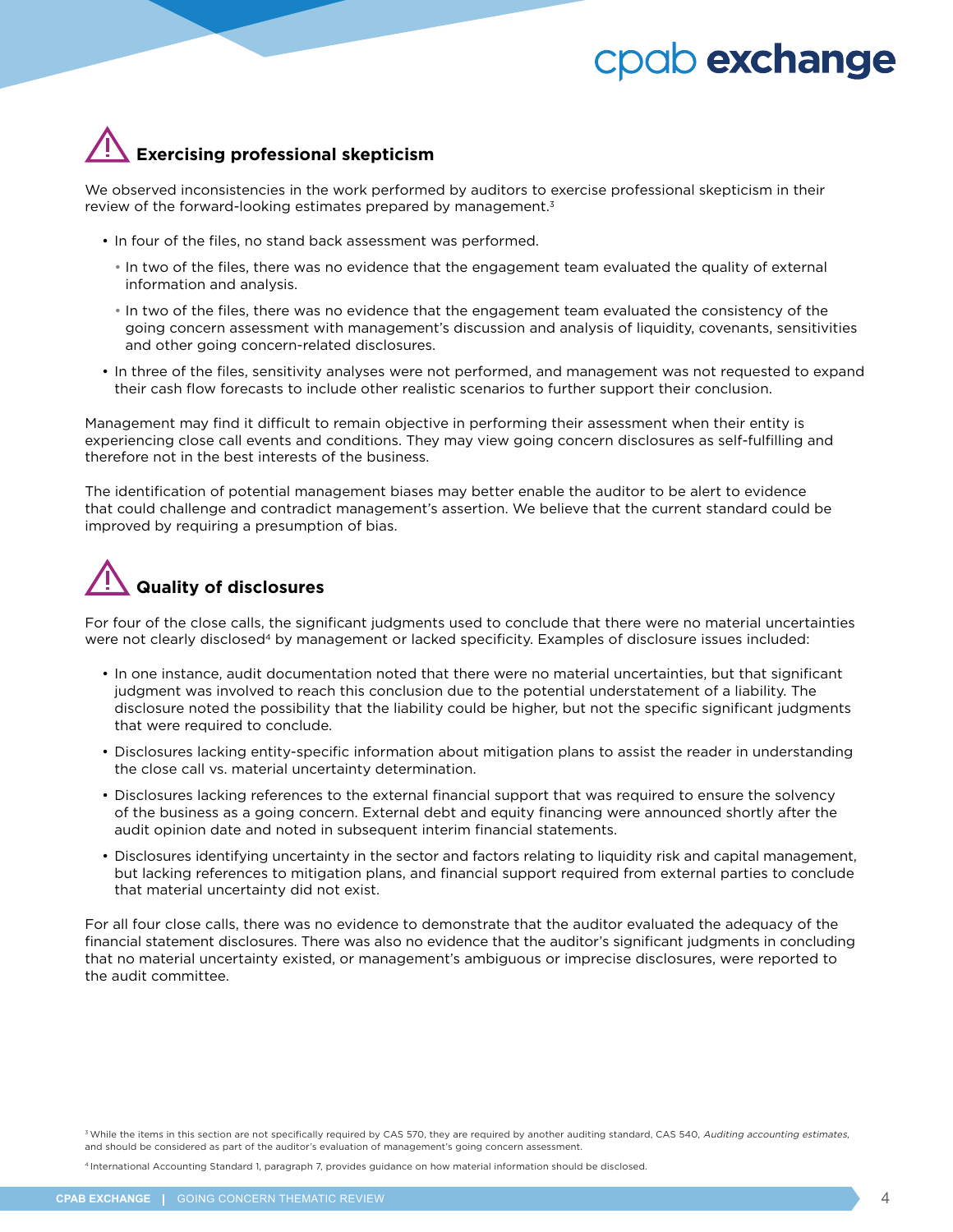## **Quality of communication of going concern with audit committees**

As noted above, we expect robust discussions with the audit committee on going concern where significant judgment is required. However, there was no evidence of any dialogue between audit committees and the auditor on going concern for a number of these files, including two files where the engagement team considered going concern as a potential key audit matter.

#### **Going concern auditing standard enhancements in the United Kingdom**

The quality of the auditor's going concern evaluation needs to improve. One way to achieve this would be through strengthening the auditing standards. Our observations on weaknesses in auditing practices have already been addressed by new requirements adopted in the UK, but they have not been implemented elsewhere.

We encourage the international auditing standard setter<sup>5</sup> to review the effectiveness of these changes as they proceed with their going concern project.

### SECTION 2 — AUDIT FIRM GOOD PRACTICES

We identified auditor good practices across a number of the files we inspected. Here are some illustrative examples to give auditors more insight into what we specifically observed.

#### **Audit firm good practices**

| Firm leadership included<br>going concern as a factor in<br>determining high-risk audits                                | Increased going concern risk was included as a factor to evaluate<br>in the audit firm's acceptance and continuance form.                                                             |
|-------------------------------------------------------------------------------------------------------------------------|---------------------------------------------------------------------------------------------------------------------------------------------------------------------------------------|
| <b>Escalation of going concern</b><br>risk as part of annual approval<br>process, and involvement of<br>firm leadership | The engagement team identified an increase in going concern risk<br>and obtained firm leadership approval of the continuance form.                                                    |
| Audit team consulted with<br>subject matter experts                                                                     | Subject matter experts, such as corporate finance, restructuring,<br>valuation, professional practice and tax specialists, participated<br>in a formal consultation on going concern. |

5In Canada, the Auditing and Assurance Standards Board adopts the International Standards on Auditing as Canadian Auditing Standards.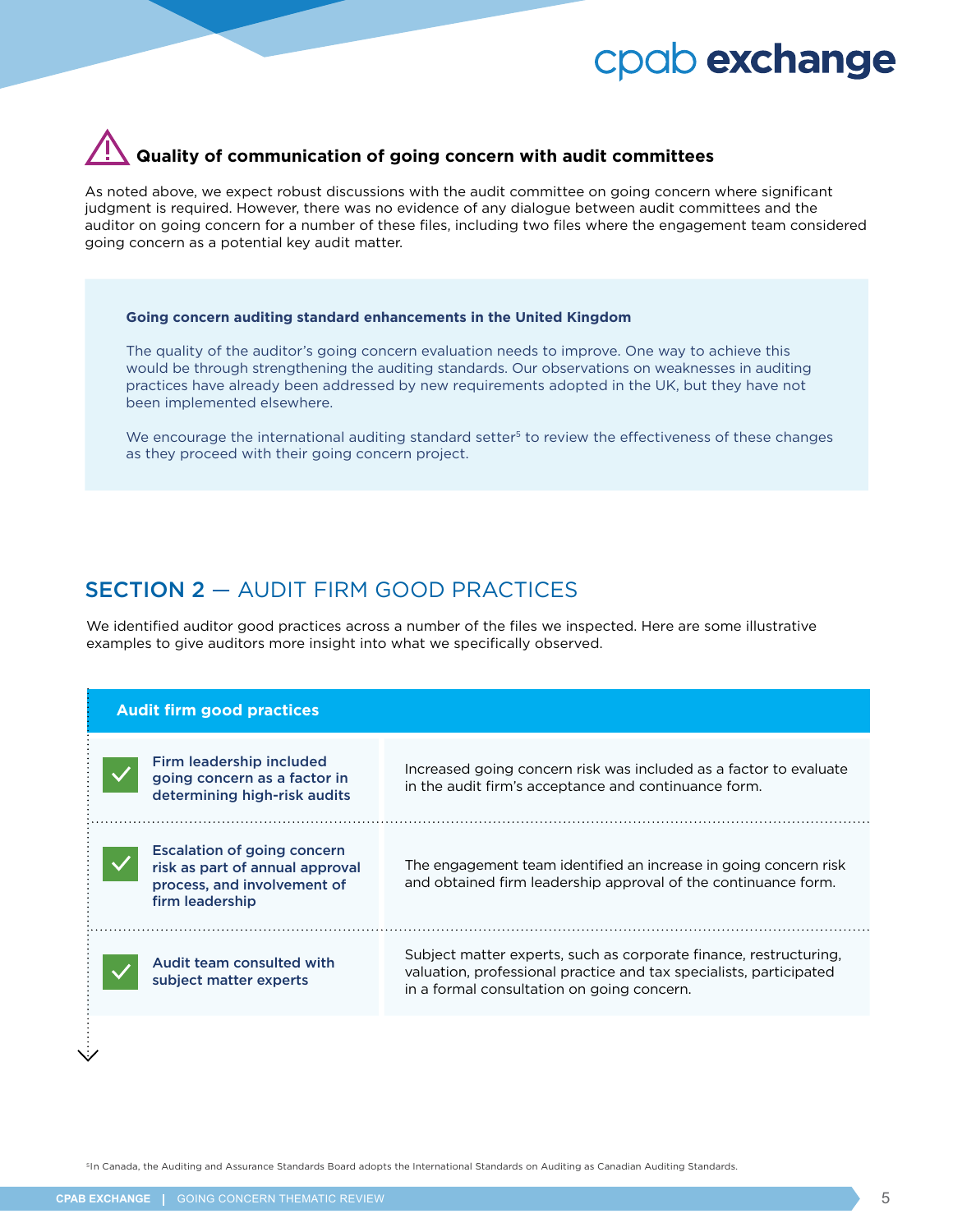| <b>Audit firm good practices</b>                                                                                      |                                                                                                                                                                                                                                                                                                                                                                                                                                                                                                    |  |  |  |
|-----------------------------------------------------------------------------------------------------------------------|----------------------------------------------------------------------------------------------------------------------------------------------------------------------------------------------------------------------------------------------------------------------------------------------------------------------------------------------------------------------------------------------------------------------------------------------------------------------------------------------------|--|--|--|
| <b>Continuous assessment</b>                                                                                          | The audit team evaluated changes in the business conditions<br>throughout the year and their potential impact on their assessment,<br>and kept firm leadership informed when going concern risk changed.                                                                                                                                                                                                                                                                                           |  |  |  |
| <b>Stand back</b>                                                                                                     | A stand back analysis was performed to evaluate contradictory<br>evidence or appropriately challenge management to provide a more<br>robust assessment. A stand back assesssment requires the auditor to<br>take into account all of the evidence obtained, whether corroborative<br>or contradictory, and conclude whether they obtained sufficient<br>appropriate audit evidence regarding going concern.                                                                                        |  |  |  |
| <b>Proactive communication</b><br>of risk, and changes in<br>risk, to audit committee                                 | Going concern was reported to the audit committee as a potential<br>key audit matter in their audit plan. When the issuer's liquidity<br>materially improved, the engagement team reduced going concern<br>to a normal risk, and this change was communicated to the audit<br>committee.                                                                                                                                                                                                           |  |  |  |
| Audit procedures to assess<br>reliability of budget to<br>actual forecasting process                                  | Detailed walkthroughs and control testing were performed on<br>the issuer's annual budget process and cash flow monitoring and<br>forecasting.                                                                                                                                                                                                                                                                                                                                                     |  |  |  |
| <b>Challenging management</b><br>with external corroborative<br>and contradictory evidence                            | The engagement team reviewed external data to verify the timing<br>and magnitude of the cash flow recovery through direct comparison<br>to third party projections.                                                                                                                                                                                                                                                                                                                                |  |  |  |
| <b>Challenging management</b><br>on alternative scenarios,<br>including severe but<br>plausible downside<br>scenarios | • The engagement team performed a sensitivity analysis over the<br>available liquidity applying the worst historical performance<br>experienced to confirm that liquidity would be sufficient.<br>• The engagement team stress-tested for worst case scenario,<br>performing a reverse stress test <sup>6</sup> to confirm the sufficiency of<br>liquidity.                                                                                                                                        |  |  |  |
| <b>Key considerations</b><br>guidance                                                                                 | Several audit firms required engagement teams to summarize<br>COVID-19 key considerations as part of their risk assessment.<br>This additional process encouraged teams to provide thoughtful<br>responses to identify events or conditions that could impact going<br>concern and assess contradictory evidence. Teams were reminded<br>to be alert to new information post-year end, and to update their<br>assessment to the date of the audit report, as required by the<br>current standards. |  |  |  |

<sup>6</sup>Per the [Institute of Chartered Accountants in England and Wales,](https://www.icaew.com/technical/audit-and-assurance/professional-scepticism/stress-testing) "A reverse stress test is a stress test that starts from the opposite end, with the identification of a pre-defined outcome. This might be the point at which an entity can be considered as failing, or the entity's business model becomes unviable. Severe, but plausible, scenarios that might result in this outcome are then explored".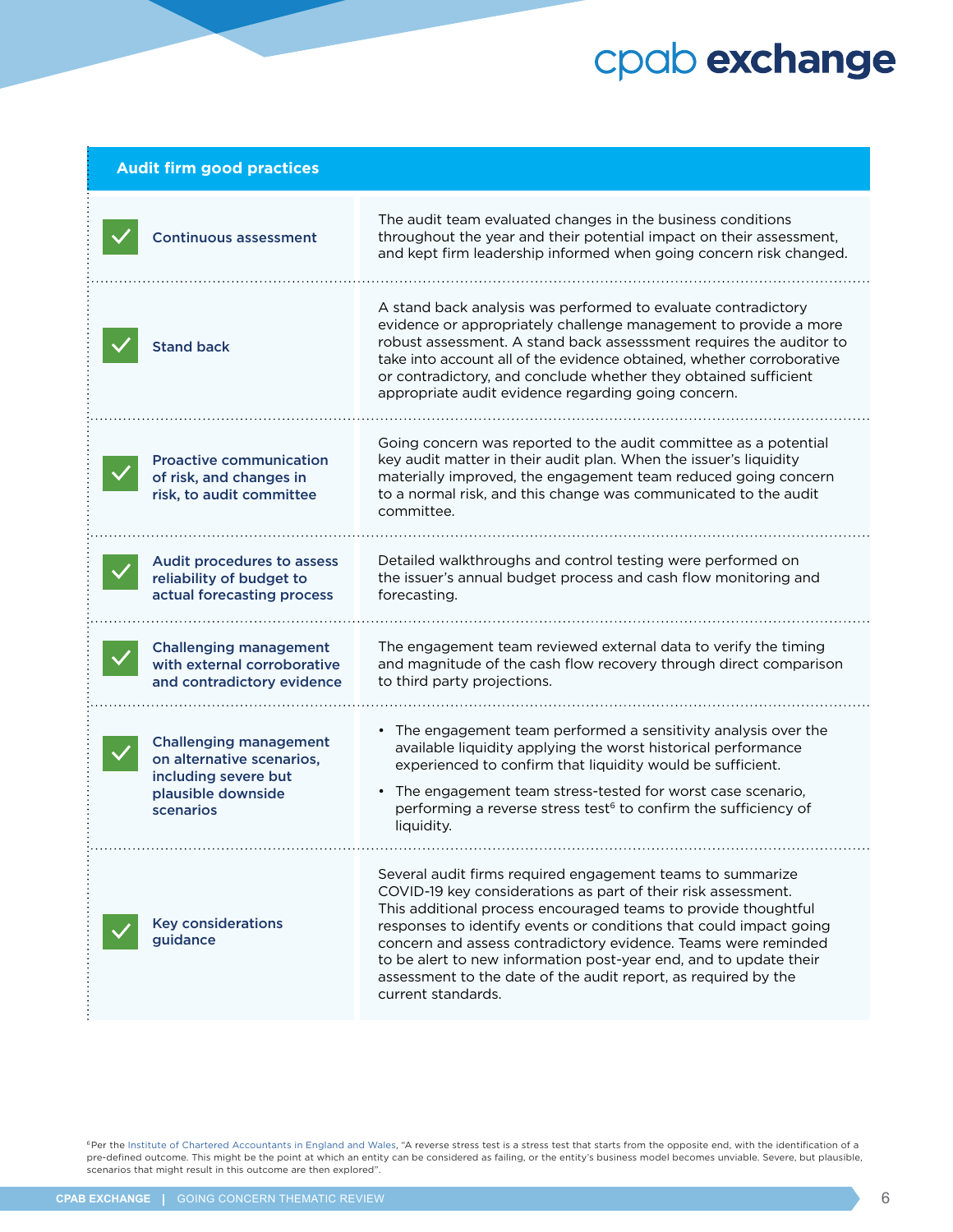### SECTION 3 — GOING CONCERN AND ACCOUNTING AND AUDITING **STANDARDS**

Stronger alignment is needed between the auditing and accounting standards to enhance the quality of financial reporting. Management and auditors may need to apply significant judgment in assessing going concern, but there is a lack of clear and harmonized guidance to ensure they are approaching these judgments consistently.

More robust definitions of material uncertainty in both the accounting and auditing standards would improve consistency between management and auditors in how to approach close calls. Accounting and auditing standard setters might consider exploring evaluation and disclosure of an entity's resilience to threats to its longer-term viability as an alternative to the binary assessment of whether material uncertainty exists to assess its prospects. They could also provide more guidance to clarify what is required of management when they experience close calls.

In the audit files reviewed, we found instances where auditors needed to ask management to prepare assessments or do significantly more work. This was also sometimes the case when disclosures were required:

- For two of the seven close calls, the engagement team had to ask management to prepare a going concern assessment.
	- Where going concern disclosures were required, 11 per cent of auditors had to ask management to prepare an assessment.
- For one of the seven close calls, management was asked to perform significant additional work.
- For six of the 28 files where going concern was disclosed, there was no evidence that management prepared a going concern assessment projecting 12 months beyond the date of issuance of the financial statements.

Auditors were unable to consistently obtain evidence that management had assessed the risk of going concern in their preparation of the financial statements, prior to the audit, or identify management controls to monitor significant changes in going concern. There is also a lack of clear guidance for management to understand what close calls are, and what they are required to do when their entity is experiencing a close call. The current guidance for close calls in accounting<sup>7</sup> standards is not contained in the standards themselves, is limited in nature and challenging to find. More detailed guidance within the accounting standards could result in better quality work by management, and lead to better quality audit work.

7Close calls are considered, and some guidance is provided, in the July 2014 International Financial Reporting Standards Interpretation Committee Agenda Decision. However, this information is not currently in the accounting standards and there is a risk that entities may not be aware they need to provide them.